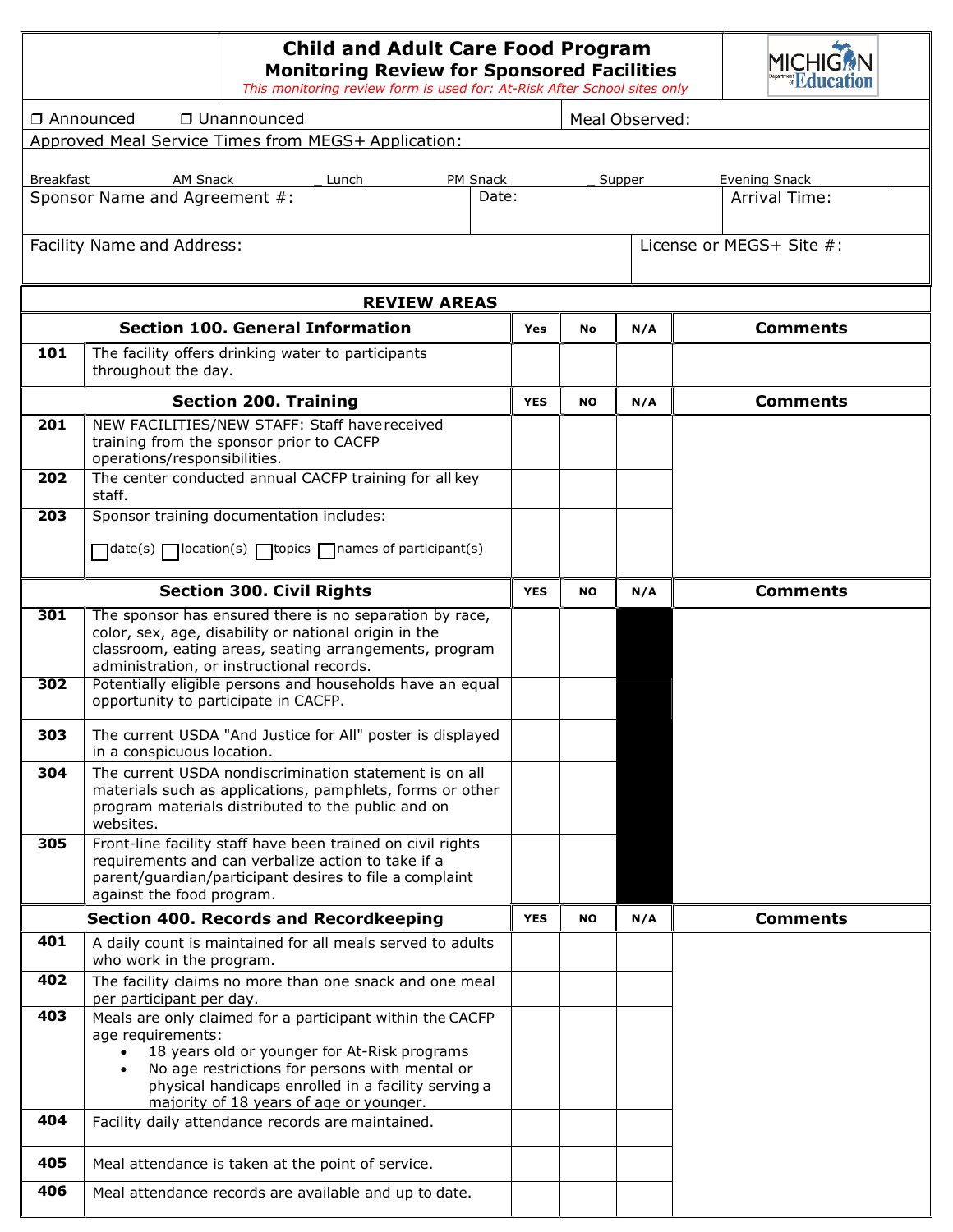|     | <b>Section 500. Meal Observation</b>                                                                         |  |  |                            |  |  |  |  |  |  |
|-----|--------------------------------------------------------------------------------------------------------------|--|--|----------------------------|--|--|--|--|--|--|
|     | Check meal/snack observed: $\Box$ Breakfast<br>$\square$ Snack<br>$\Box$ Lunch<br>$\Box$ Supper<br>(specify) |  |  |                            |  |  |  |  |  |  |
| 501 | <b>School Age</b>                                                                                            |  |  |                            |  |  |  |  |  |  |
|     | <b>Required Components</b>                                                                                   |  |  | <b>Specific Food Items</b> |  |  |  |  |  |  |
|     | Milk Variety Served (List %)                                                                                 |  |  |                            |  |  |  |  |  |  |
|     | Meat/Meat Alternate                                                                                          |  |  |                            |  |  |  |  |  |  |
|     | Vegetable                                                                                                    |  |  |                            |  |  |  |  |  |  |
|     | Fruit or 2 <sup>nd</sup> Vegetable<br>(lunch and supper only)                                                |  |  |                            |  |  |  |  |  |  |
|     | Grain                                                                                                        |  |  |                            |  |  |  |  |  |  |
|     | Other                                                                                                        |  |  |                            |  |  |  |  |  |  |

| Record the number of participants observed at meal service: |   |  |  |  |                 |  |  |  |
|-------------------------------------------------------------|---|--|--|--|-----------------|--|--|--|
| Room                                                        |   |  |  |  | <b>Comments</b> |  |  |  |
| Participants                                                |   |  |  |  |                 |  |  |  |
| Program Staff                                               |   |  |  |  |                 |  |  |  |
| Point of Service                                            | □ |  |  |  |                 |  |  |  |
| Variety of Milk                                             |   |  |  |  |                 |  |  |  |

☐ Check this box if there are more than 4 classrooms you are observing. Complete the Additional Room Worksheet

|      | Section 500. Meal Observation (cont.)                                                                                                                                    | <b>YES</b> | <b>NO</b> | N/A | <b>Comments</b>                                                             |
|------|--------------------------------------------------------------------------------------------------------------------------------------------------------------------------|------------|-----------|-----|-----------------------------------------------------------------------------|
|      | Based on the meal(s)/snack(s) observed:                                                                                                                                  |            |           |     |                                                                             |
| 502  | Minimum portion served met meal/snack requirements<br>for age groups. If no, the meal/snack cannot be claimed.                                                           |            |           |     |                                                                             |
| 503  | Procedures are in place to ensure minimum portions are<br>served. Please explain in comments.<br>Ex. measuring cups, single serve portions, productions<br>records, etc. |            |           |     | List procedure(s) used at site to<br>ensure minimum portions are<br>served: |
| 504  | Meal/snack served met the appropriate meal pattern for<br>food components and for age served. If no, the meal<br>cannot be claimed.                                      |            |           |     |                                                                             |
| 505  | Meal/snack served was the same as indicated on posted<br>menu for the day.                                                                                               |            |           |     | menu location:                                                              |
| 505a | If no, the change was documented.                                                                                                                                        |            |           |     |                                                                             |
| 506  | The meal/snack served is within the approved meal<br>service times approved in the MEGS+ application.                                                                    |            |           |     |                                                                             |
| 507  | Meal attendance was taken at the point of service during<br>meal observed. If no, the meal cannot be claimed.                                                            |            |           |     |                                                                             |
| 508  | Was the appropriate variety of milk served to each age<br>group?                                                                                                         |            |           |     |                                                                             |
| 509  | At-Risk After School programs: Offer vs. serve option<br>used correctly.                                                                                                 |            |           |     |                                                                             |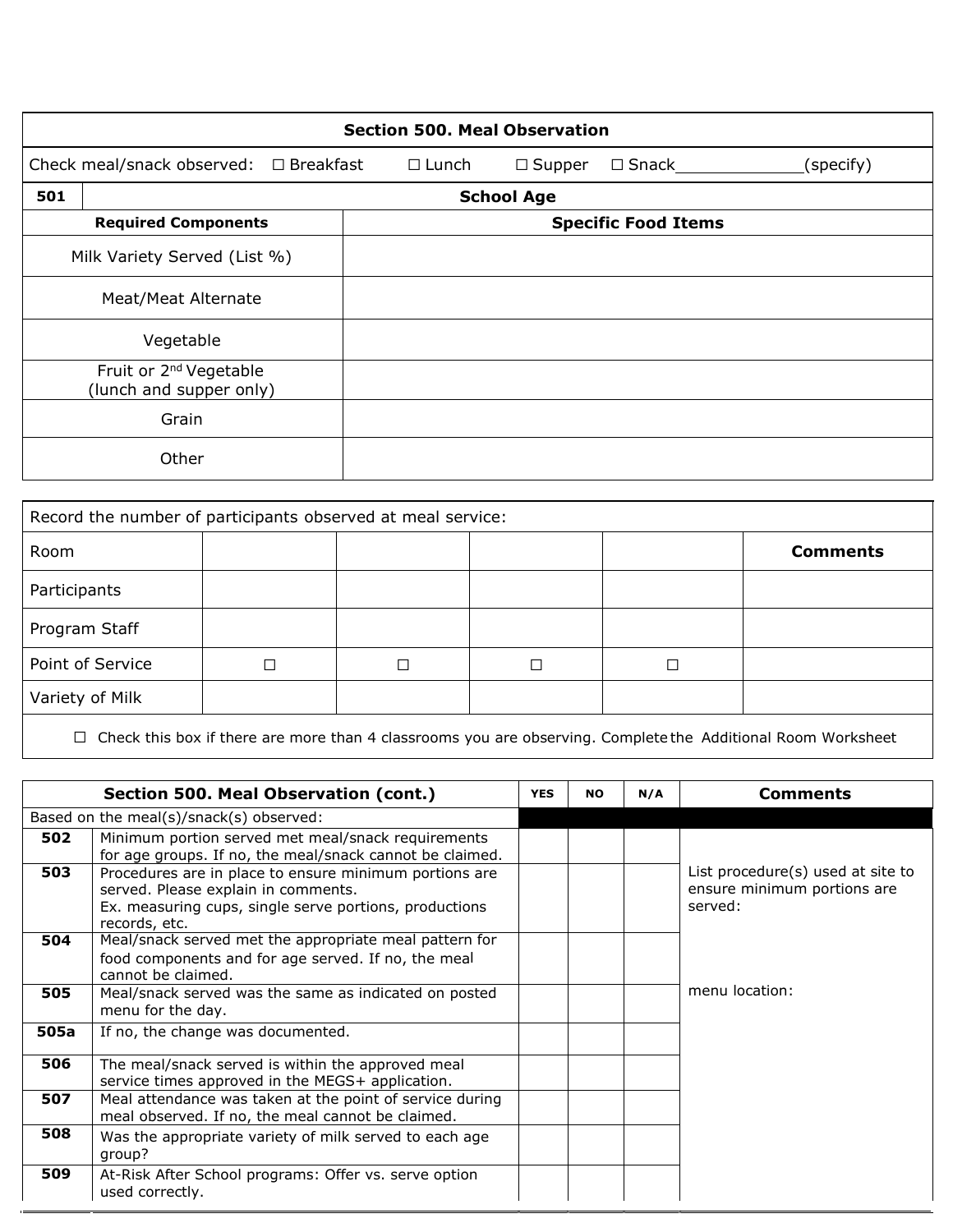|     | <b>Section 600. Menus</b>                                                                                                                      | <b>YES</b> | <b>NO</b> | N/A | <b>Comments</b> |
|-----|------------------------------------------------------------------------------------------------------------------------------------------------|------------|-----------|-----|-----------------|
| 601 | Menu(s) meet program requirements and include: month,<br>date, and specific components.                                                        |            |           |     |                 |
| 602 | Menus are available for meals claimed.                                                                                                         |            |           |     |                 |
| 603 | Nutritional labels and/or product formulation statements<br>have been verified to support meal pattern requirements.                           |            |           |     |                 |
| 604 | There is a procedure in place for site staff to record menu<br>substitutions.                                                                  |            |           |     |                 |
| 605 | 100% juice is limited to one meal/snack service per day,<br>even when serving different participants.                                          |            |           |     |                 |
| 606 | At least one serving of grains per day is whole grain or<br>whole grain-rich.                                                                  |            |           |     |                 |
| 607 | Grain based desserts are not served as crediting<br>components at meals/snacks.                                                                |            |           |     |                 |
| 608 | A meat/meat alternate was not served more than 3x<br>weekly to replace the entire grain component at<br>breakfast.                             |            |           |     |                 |
| 609 | Yogurt contains no more than 23 grams of sugar per 6<br>ounces.                                                                                |            |           |     |                 |
| 610 | Breakfast cereals contain no more than 6 grams of sugar<br>per dry ounce.                                                                      |            |           |     |                 |
| 611 | At lunch and supper at least 1 vegetable and 1 fruit or 2<br>vegetables is served.                                                             |            |           |     |                 |
| 612 | CACFP Request for Special Dietary Needs<br>Accommodations forms are available for participants with<br>medical or other special dietary needs. |            |           |     |                 |
| 613 | CACFP Fluid Milk Substitution Request forms are<br>available for participants receiving nutritionally<br>equivalent milk substitutions.        |            |           |     |                 |

|     | <b>Section 700. Health and Safety</b>                                                                                                                                                                                                               | <b>YES</b> | <b>NO</b> | N/A | <b>Comments</b>                                     |
|-----|-----------------------------------------------------------------------------------------------------------------------------------------------------------------------------------------------------------------------------------------------------|------------|-----------|-----|-----------------------------------------------------|
| 701 | Imminent threats to the health or safety of participants was<br>observed during sponsoring facility review. If threat was<br>observed, describe in comments. Immediately notify the<br>appropriate state or local licensing and health authorities. |            |           |     | Description required within<br>facility review form |

| <b>Section 800. Meal Count Reconciliation</b> | <b>YES</b> | NC |  |
|-----------------------------------------------|------------|----|--|
|                                               |            |    |  |

Complete the **Five-Day Aggregate Reconciliation** form to determine whether the reported meal counts are consistent with daily attendance and enrollment for all meal types for the selected five-day operating period and then answer 801 and 802.

\*\*Pick either the 5 previous days of consecutive food service from the monitoring review or 5 consecutive days from the previous month\*\*

| 801 | Do Enrollment, daily center attendance, and meal<br>attendance reconcile? If there are discrepancies between<br>the number of participants present and the number of<br>participants claimed, explain.                        |  |  |
|-----|-------------------------------------------------------------------------------------------------------------------------------------------------------------------------------------------------------------------------------|--|--|
| 802 | Compare the number of participants present during the<br>meal observation to the number of meals claimed during<br>the five days in the reconciliation. Do the numbers<br>compare? If not, is there a reasonable explanation? |  |  |

**\*\*A completed 5-Day Aggregate Meal Count Reconciliation is required at each site monitoring review\*\***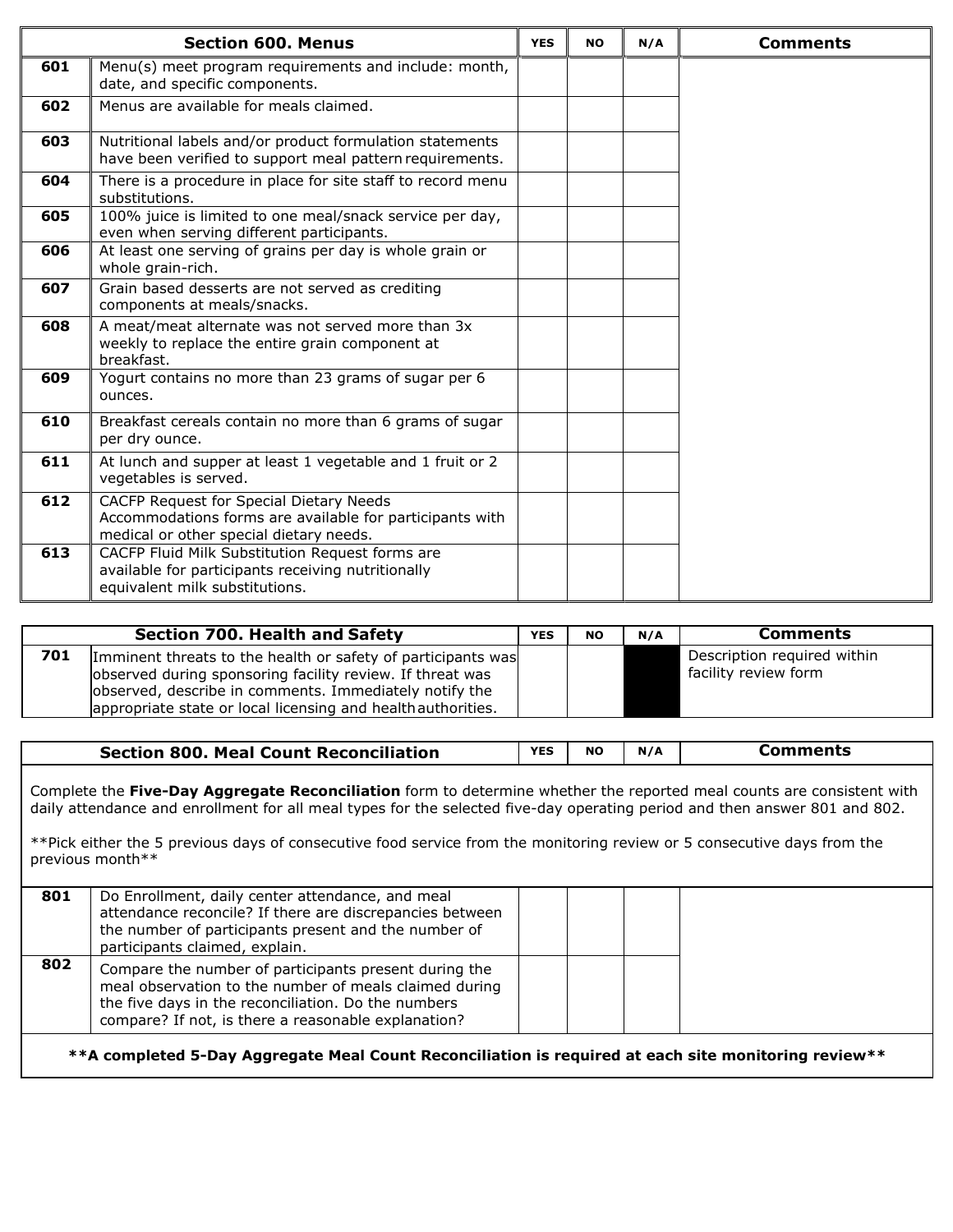|                  | <b>Section 900. Previous Reviews and Findings</b>                                 | <b>YES</b> | <b>NO</b> | N/A |                                                                                      |
|------------------|-----------------------------------------------------------------------------------|------------|-----------|-----|--------------------------------------------------------------------------------------|
| 901              | There were findings from previous review. If yes, list:                           |            |           |     |                                                                                      |
|                  | <b>Previous findings:</b>                                                         |            |           |     |                                                                                      |
|                  |                                                                                   |            |           |     |                                                                                      |
|                  |                                                                                   |            |           |     |                                                                                      |
|                  |                                                                                   |            |           |     |                                                                                      |
|                  |                                                                                   |            |           |     |                                                                                      |
|                  |                                                                                   |            |           |     |                                                                                      |
|                  |                                                                                   |            |           |     |                                                                                      |
|                  |                                                                                   |            |           |     |                                                                                      |
|                  |                                                                                   |            |           |     |                                                                                      |
| 902              | Finding from previous review were corrected.                                      |            |           |     |                                                                                      |
| 903              | Has there been a change to the facility's administrative staff?                   |            |           |     |                                                                                      |
| <b>Findings:</b> |                                                                                   |            |           |     |                                                                                      |
|                  |                                                                                   |            |           |     |                                                                                      |
|                  |                                                                                   |            |           |     |                                                                                      |
|                  |                                                                                   |            |           |     |                                                                                      |
|                  |                                                                                   |            |           |     |                                                                                      |
|                  |                                                                                   |            |           |     |                                                                                      |
|                  |                                                                                   |            |           |     |                                                                                      |
|                  |                                                                                   |            |           |     |                                                                                      |
|                  |                                                                                   |            |           |     |                                                                                      |
|                  |                                                                                   |            |           |     |                                                                                      |
|                  |                                                                                   |            |           |     |                                                                                      |
|                  |                                                                                   |            |           |     |                                                                                      |
|                  |                                                                                   |            |           |     |                                                                                      |
|                  |                                                                                   |            |           |     |                                                                                      |
|                  |                                                                                   |            |           |     |                                                                                      |
|                  | *Attach any documentation/procedures put in place to correct findings.            |            |           |     |                                                                                      |
|                  | No Finding(s)<br>Technical Assistance provided to staff                           |            |           |     | Corrective action by site is required                                                |
|                  |                                                                                   |            |           |     | Date: _____________                                                                  |
|                  |                                                                                   |            |           |     | Departure Time: ____________                                                         |
|                  |                                                                                   |            |           |     | Date: _______________                                                                |
|                  |                                                                                   |            |           |     |                                                                                      |
|                  | Monitoring Review form has been checked for completeness by: ____________________ |            |           |     | $\boxed{\text{Date:}\_\_\_\_\_\_\_\_\_\_\_\_\_\_\_\_\_\_\_\_\_\_\_\_\_\_\_\_\_\_\_}$ |
|                  |                                                                                   |            |           |     |                                                                                      |